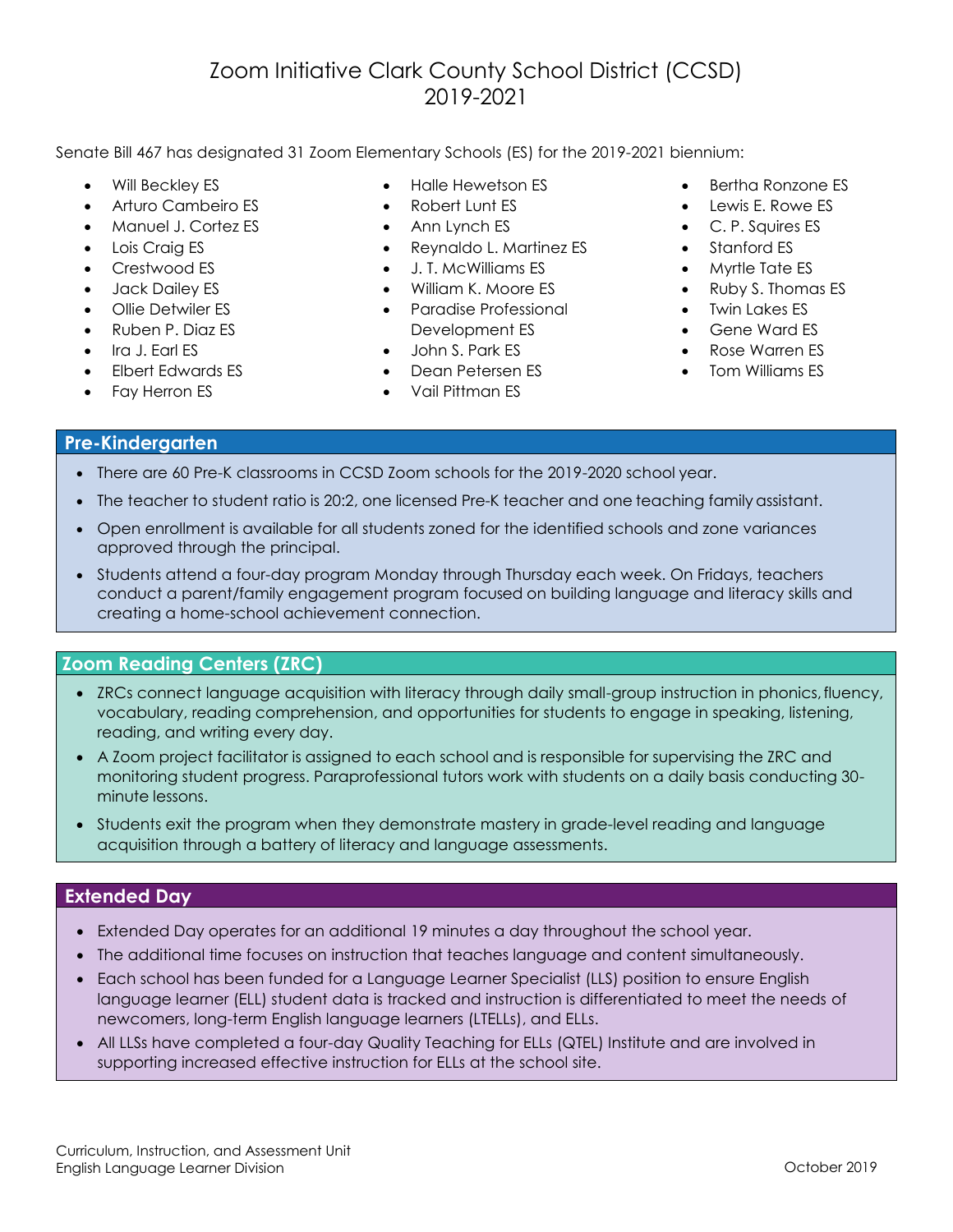# Zoom Initiative Clark County School District (CCSD) 2019-2021

Senate Bill 467 has designated seven Zoom Secondary Schools for the 2019-2021 biennium:

- J. Harold Brinley Middle School
- Helen C. Cannon Junior High School
- John C. Fremont Professional Development Middle School
- William E. Orr Middle School
- Dell H. Robison Middle School
- Ed Von Tobel Middle School
- Global Community High School

### **Extended Day and Extended Year**

- Extended Day operates for an additional 15 to 49 minutes a day throughout the school year.
- The additional time focuses on instruction that teaches language and content simultaneously.
- Each school has been funded for an LLS position to ensure ELL student data is tracked and instruction is differentiated to meet the needs of newcomers, long-term English language learners, and ELLs.
- All LLSs have completed a four-day QTEL Institute and are involved in supporting increased effective instruction for ELLs at the school site.
- Global Community High School holds an extended year program for credit retrieval.

#### **Direct Intervention**

- Small-group ELL instruction is implemented during prep buyouts.
- Teachers use resources available at their sites and/or resources and curriculum provided through the Zoom Secondary Language and Content Achievement Academy and evidence-based programs to increase academic discourse and student proficiency.
- Additional ELL Instructional Resources include: Speaking, Writing, Reading, and Listening (SWRL) lesson plans and adapted high-interest semester long units of study.

#### **Class-Size Reduction**

- Extra teacher positions are provided to decrease class-sizes in core content classes.
- Additional supports are provided by Zoom Project Facilitators and LLSs to increase discourse and content learning with content teachers.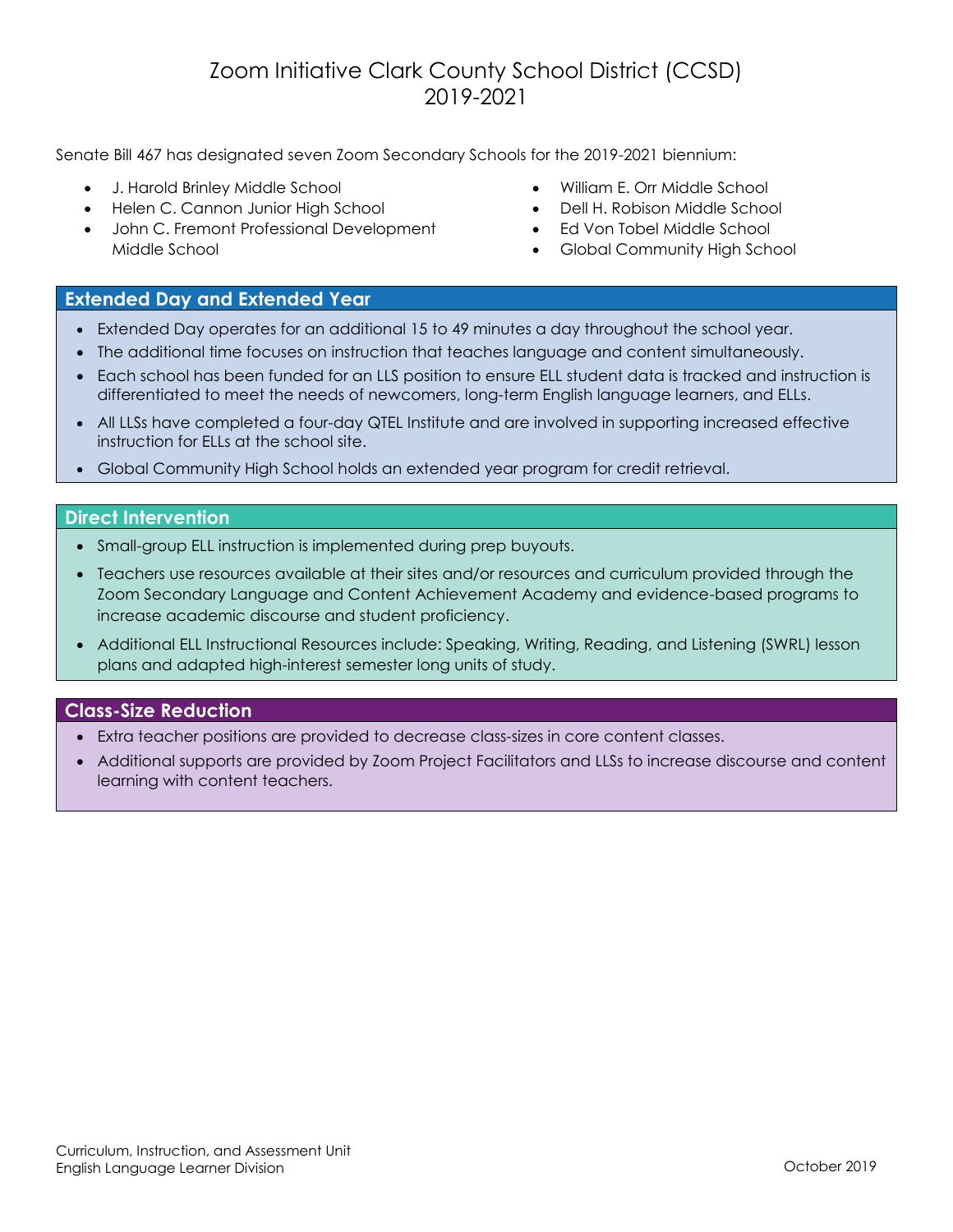# Zoom Initiative Clark County School District (CCSD) 2019-2020 Professional Learning (PL) Overview

| <b>Pre-Kindergarten</b> |                                                                                                                                                                                                                                                                                                                                                                                                                             |  |
|-------------------------|-----------------------------------------------------------------------------------------------------------------------------------------------------------------------------------------------------------------------------------------------------------------------------------------------------------------------------------------------------------------------------------------------------------------------------|--|
| August 13, 2019         | Teachers met and reviewed the Nevada Educator Performance Framework and<br>how it aligns with the Pre-K curriculum.<br>Teachers reviewed expectations, resources, and curriculum provided for Zoom<br>$Pre-K.$                                                                                                                                                                                                              |  |
| September 13, 2019      | Teachers focused on how to collect My Teaching Strategies GOLD quality<br>observations.<br>Teachers learned how to analyze and organize data.                                                                                                                                                                                                                                                                               |  |
| October 11, 2019        | Curriculum Associates presented information on the Brigance Online<br>Management System (OMS). Teachers learned how to analyze their fall data and<br>became familiar with the resources provided for teachers and families.<br>Teachers brainstormed and shared ideas about how to continue to support<br>families without the Vegas PBS workshops.<br>Teachers collaborated to calibrate the student observation process. |  |

| <b>Zoom Reading Centers</b> |                                                                                                                                                                                                                                           |  |
|-----------------------------|-------------------------------------------------------------------------------------------------------------------------------------------------------------------------------------------------------------------------------------------|--|
| September 13, 2019          | • AARSI gave an overview of the MAP Growth assessment and how to use the<br>NWEA MAP website.<br>• Project Facilitators (PFs) learned how to use NWEA MAP Growth assessment data<br>to select students for the ZRC.                       |  |
| October 31, 2019            | • PFs practiced procedures for Decodable Reader lessons and developed an<br>understanding of how readers develop automaticity and fluency.<br>• PFs participated in a discussion about how growth mindset impacts student<br>achievement. |  |

| Zoom Elementary Language Learner Specialists (LLS) |                                                                                                                                                                                                                                                                                                                                                                                                              |  |
|----------------------------------------------------|--------------------------------------------------------------------------------------------------------------------------------------------------------------------------------------------------------------------------------------------------------------------------------------------------------------------------------------------------------------------------------------------------------------|--|
| September 26, 2019                                 | LLSs reviewed the LLS job description and examined the Focus: 2024 strategic plan.<br>LLSs observed and participated in a Tier I Math lesson plan that demonstrated the<br>use of teaching language and content simultaneously.<br>LLSs reviewed the Model of Teacher Expertise.<br>$\bullet$<br>Newcomer Services gave a presentation on the resources and supports they are<br>able to provide to schools. |  |
| October 30, 2019                                   | LLSs increased their understanding of quality interactions.<br>$\bullet$<br>LLSs analyzed WIDA data for their school sites to increase coaching opportunities.<br>LLSs participated in coaching conversations as a review to increase their capacity.<br>LLSs planned a Tier 1 second grade ELA lesson using a Quality Teaching for English<br>Learners (QTEL) task.                                         |  |